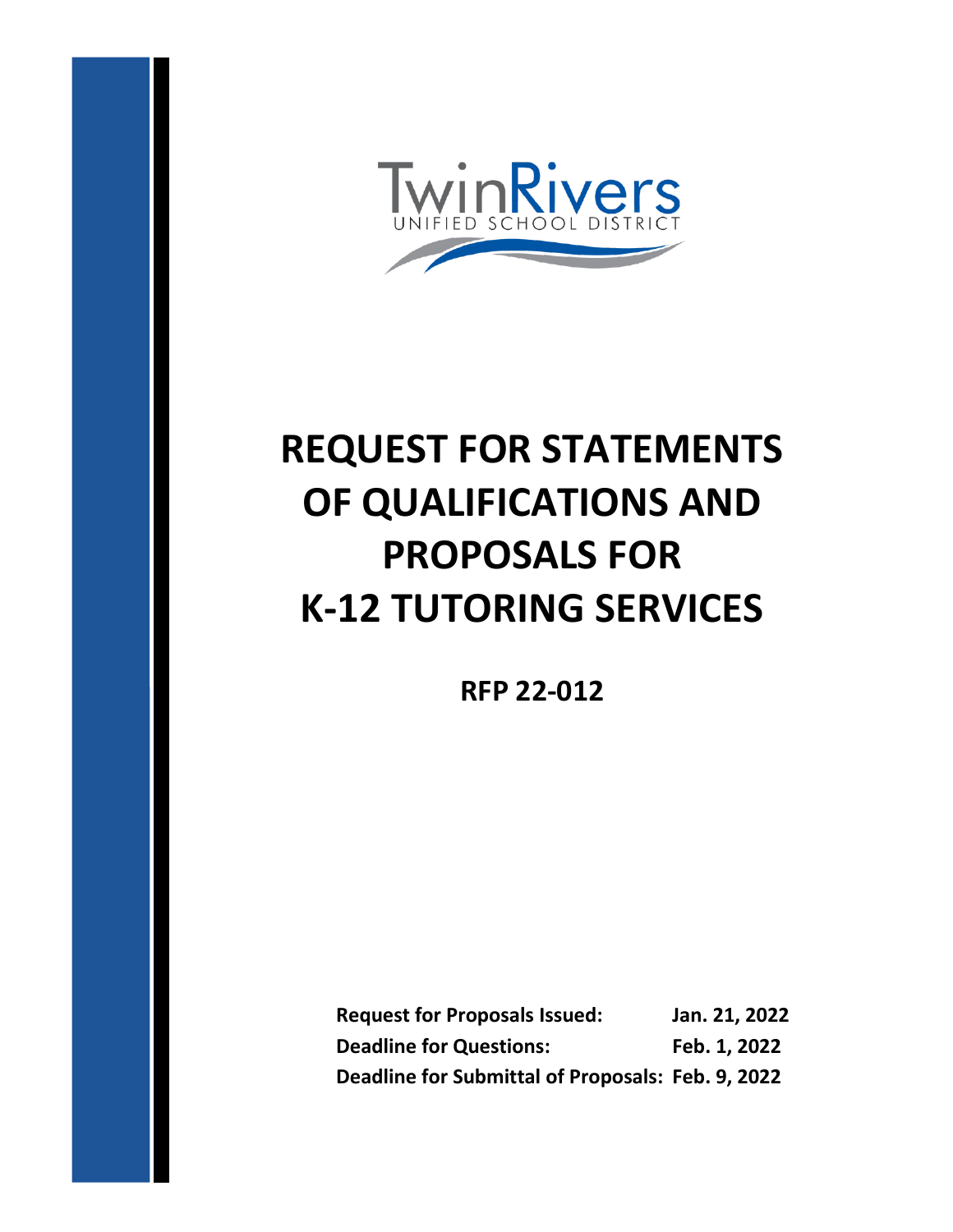## **REQUEST FOR STATEMENTS OF QUALIFICATION AND PROPOSALS FOR K-12 TUTORING SERVICES**

#### **I. NOTICE OF RFP**

Notice is hereby provided that the Twin Rivers Unified School District, located in McClellan, California ("District") is requesting Statements of Qualifications and Proposals from qualified firms to provide tutoring services for K-12 students, including English Learners ("EL" students). The District intends to select one or more firms that can meet or exceed the needs and requirements specified herein.

Although firms are not required to propose services for all grades and students, the District wants to understand your firm's full offering. If you are equipped to serve all grades and EL students, and have successfully provided such programs for school districts of similar size and student population, please describe this in your proposal. If you specialize in certain segments (i.e. elementary, high school, or English Learners), please indicate this.

Qualified respondents are invited to submit their proposal **in a sealed envelope** no later than **3:00 p.m. on Wednesday, February 9, 2022**, to the following address:

> **Twin Rivers Unified School District Attn: Debbie Gordon, Manager of Contract & E-Rate Services 3222 Winona Way, Suite 200 North Highlands, CA 95660**

**Respondents must also email one pdf copy of the proposal to: [debbie.gordon@twinriversusd.org](mailto:debbie.gordon@twinriversusd.org)**

*Please do not submit proposals in 3-ring binders or notebooks.*

#### **II. OVERVIEW OF THE TWIN RIVERS UNIFIED SCHOOL DISTRICT**

The Twin Rivers Unified School District ("District") is a K-12 public school district located in northeastern Sacramento County with a 2021-22 enrollment of approx. 25,000 students. In 2008, four area school districts, Grant Joint Union High School District and the Rio Linda, North Sacramento and Del Paso Heights Elementary School Districts, unified to create the Twin Rivers Unified School District, serving the communities of North Sacramento, Del Paso Heights, Rio Linda, North Highlands and Foothill Farms. The District has four comprehensive high schools, five jr.high/middle schools, three charter schools (housed at eight locations), 27 elementary schools (with a mix of grade levels), two alternative schools, one K-12 independent study school, two continuation high schools, two preschools and two special education schools. A list of all District schools can be found on the District website at this link: [https://www.twinriversusd.org/About/Schools/index.html.](https://www.twinriversusd.org/About/Schools/index.html) A District map is provided in **Appendix 2.**

Twin Rivers is in an economically diverse region characterized by a mix of residential development and light industry. 90% of District students are currently eligible for Federal Free and Reduced price meals.

The district is governed by a seven member Board of Trustees and is under the day-to-day leadership of Steven Martinez, Ed.D. who was appointed District Superintendent effective July 1, 2013.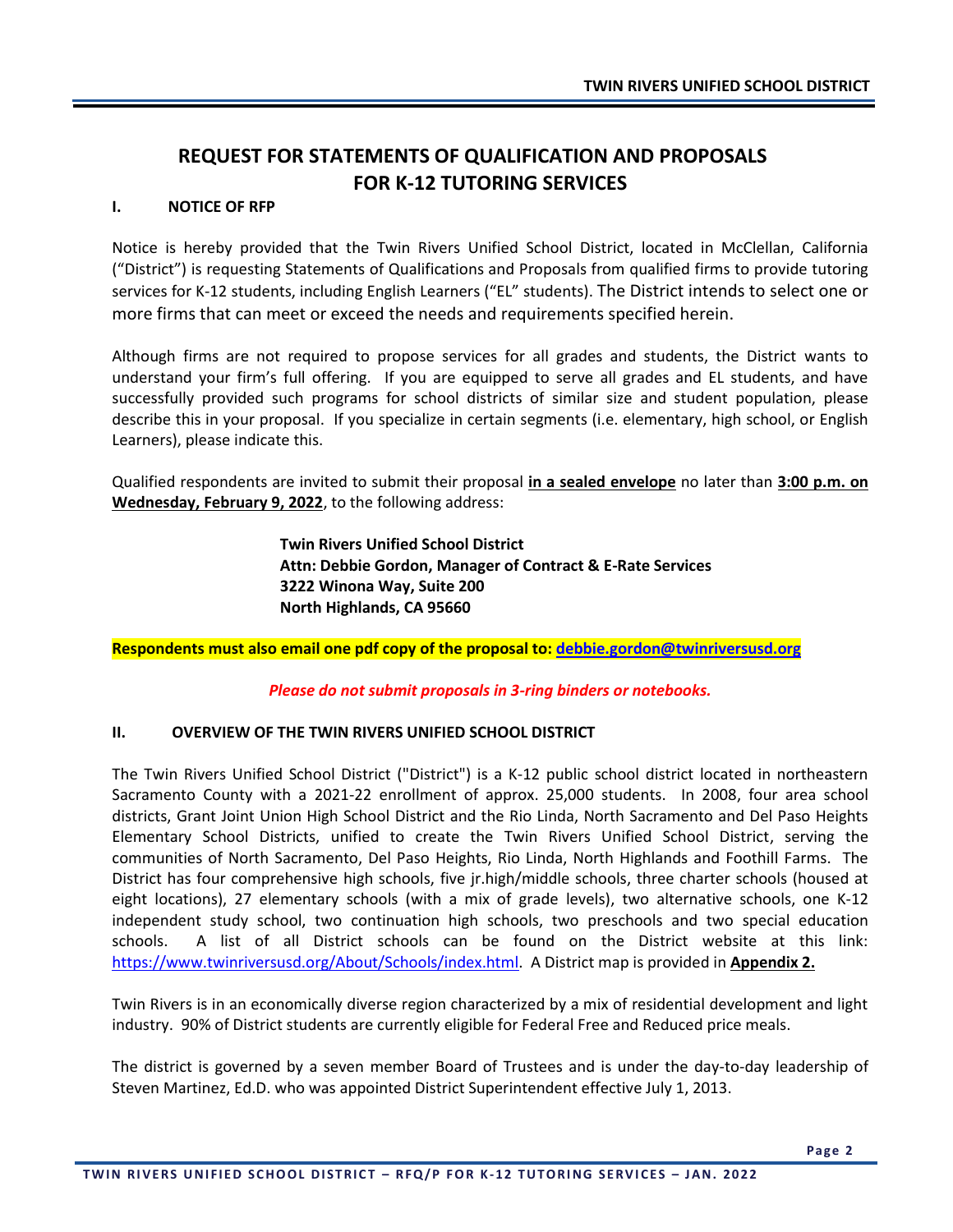#### **III. GENERAL INSTRUCTIONS and REQUIRED INFORMATION**

Proposals must be clear, concise, complete, well organized and demonstrate both respondent's qualifications and ability to follow instructions. The quality of answers, not length of responses or visual exhibits is what is important in the proposal. Proposals may not be altered after submission to the District and should be reviewed for accuracy beforehand. The District will not be responsible for errors or omissions in any Proposals. The District reserves the right to reject any and all Proposals, or to waive any irregularities, or informalities in the Proposals. The submission of company literature and brochures is generally discouraged. If pertinent for illustration of product, or for reference, you may include literature in an appendix. Responses should otherwise be submitted in print, and must be limited to the maximum number of pages indicated.

- **a. Signatures**  Proposals must be signed by an authorized representative or officer of the firm.
- **b. Q&A** Questions regarding this RFP may be submitted *by email* no later than Feb. 1, 2022 the following email address: **[debbie.gordon@twinriversusd.org](mailto:steve.martinez@twinriversusd.org)**

If applicable, an Addendum with summary Q&A will be posted to the District website by Feb. 4, 2022, at the following link: [https://www.twinriversusd.org/Departments/Purchasing-Contracts-](https://www.twinriversusd.org/Departments/Purchasing-Contracts-Print-Services-Mail-Room-and-Warehouse-Services/Doing-Business-with-TRUSD/index.html)[Print-Services-Mail-Room-and-Warehouse-Services/Doing-Business-with-TRUSD/index.html](https://www.twinriversusd.org/Departments/Purchasing-Contracts-Print-Services-Mail-Room-and-Warehouse-Services/Doing-Business-with-TRUSD/index.html)

**c. District Required Forms** – Please include the District Required Forms in Appendix 1 with your proposal: *Offer to Enter Into Contract; General Terms and Conditions; Qualification Certification* and *NonCollusion Declaration.*

#### **d. Legal Issues**

- Is there any pending or past litigation against your firm regarding your provision or delivery of services?
- Does your firm have any contractual relationship that could be construed as a potential conflict of interest? If so, please explain.

**Thank you for your interest in Twin Rivers USD. The District welcomes your firm's proposal.**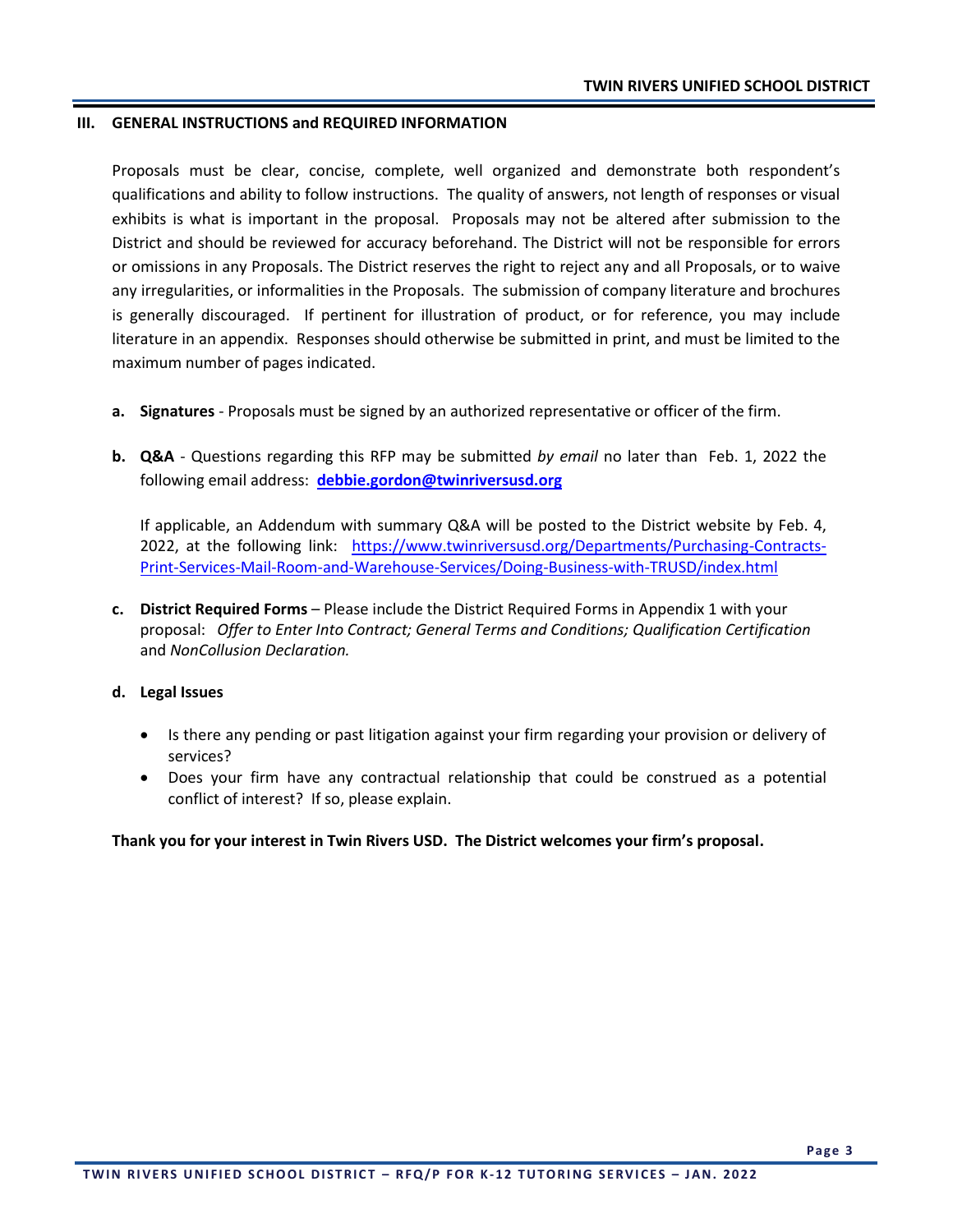#### **IV. SCOPE OF SERVICES**

#### **A. TUTORING PROGRAM REQUIREMENTS**

Twin Rivers is requesting Statements of Qualifications and Proposals from qualified firms to provide tutoring services for K-12 students, including English Learners. The District intends to select one or more firms that can meet or exceed the needs and requirements specified herein. Contracts will be awarded, at the District's option, for a term of up to three years.

Following selection of a vendor(s), Board approval of contracts, and fingerprint clearances, tutoring services will begin during the Spring Semester, 2022. Services should be provided outside of school hours during the regular school year, and continue during the summer months.

Below is a description of the District's needs and requirements. Although firms are not required to provide tutoring services for all grades and students, the District wants to understand your firm's full offering and fairly evaluate all proposals. If you can serve all grades and serve EL students, and have successfully provided such programs for school districts of similar size and student population, please describe this in your proposal. If your specialty is tutoring elementary students, or high school students, or primarily English Learners, please indicate this. In your proposal, please clearly identify the services you will be providing, and discuss how your firm will meet or exceed the District's expectations:

#### **TWIN RIVERS USD - TUTORING PROGRAM DESCRIPTION, NEEDS AND REQUIREMENTS:**

- District is in need of tutoring services for all grades: K-12
- Firms can propose to serve elementary grades, secondary grades, or all grades
- The program objective is to increase achievement in students getting D's/F's and increase graduation and A-G course participation rates
- Students will be referred by District to firm
- Tutoring may be provided 1:1 or in small groups, as appropriate
- Tutoring is to be provided outside of regular school hours
- Program is expected to be conducted under a virtual format to start, however the vendor must be equipped to provide virtual, live and hybrid formats
- Vendor must provide pre-and post-assessments
- Vendors must demonstrate prior successes in raising student achievement levels at other comparably sized districts
- Vendor must provide weekly tutoring services evaluation summaries or reports
- Vendor will need to collaborate with District, reaching out to site administrators and student teachers for input.
- Vendor should be equipped to use an interactive digital platform during the tutoring sessions that are virtual
- All tutors must be fingerprint-cleared by the District before working with students
- Ideal--Tutoring in multiple languages
- Vendor should be equipped to provide student and family outreach with engagement occurring in the student's native language.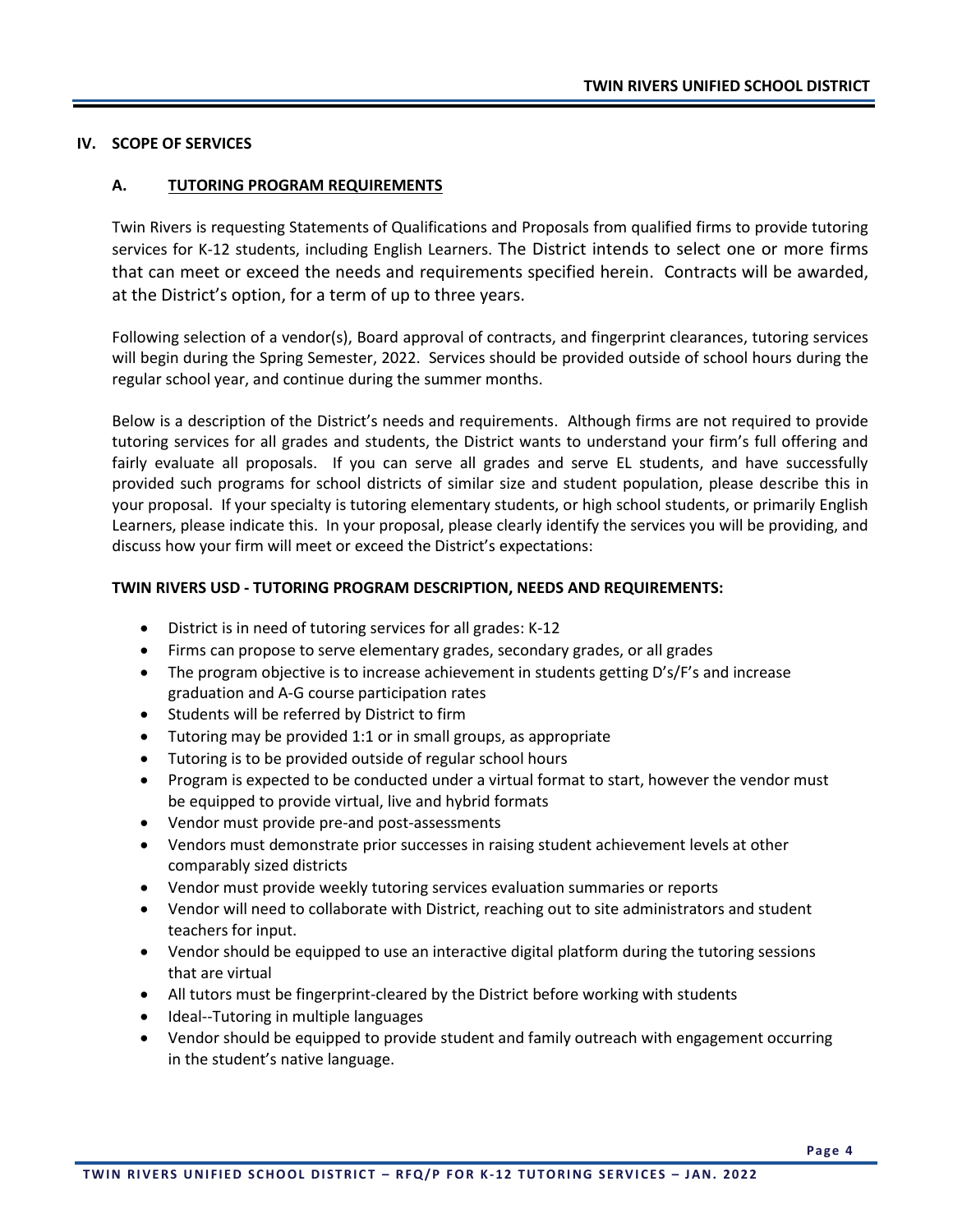• **ENGLISH LEARNERS**. Sacramento is a destination for refugee populations and immigrants from many areas of the world. The diverse ethnic backgrounds of area families brings a rich character to Twin Rivers' schools. It also creates significant learning challenges for many of our students.

Currently, 40% of District students are served by the Twin Rivers USD English Learners Department. The predominant languages spoken in the students' homes are as follows:

- Spanish (7,149)
- Dari (347)
- Hmong (304)
- Farsi (246)
- Pashto (235)
- Russian (155)
- Arabic (143)
- Ukrainian (142)

English language mastery is key to all students' achievement, and an even greater challenge for English Learners. As such, if your firm proposes to serve EL students, the scope of services must include:

- **EXED** Academic subjects including but not limited to elementary, middle and high school Math, English Language Arts, History/Social Studies and Science
- Foundational English literacy skills designed for elementary, middle and high school students including those who have been in the country for 3 years or less. The goal is to ease their transition and increase their conversational English skills.
- Prep course for the English Proficiency Assessments for California (ELPAC)

Vendors who are proposing to serve District EL Students should fully address how you will effectively serve the above language needs and subject areas.

#### **B. COVID-19 REQUIREMENTS**

In-person programs are subject to state and local guidelines. Due to the evolving conditions surrounding the COVID 19 pandemic and CDC and District health and safety guidelines, program structure and components are subject to change such as; in-person, virtual (distance learning) or a combination of both learning models. Vendors must have the ability to adjust on a daily basis.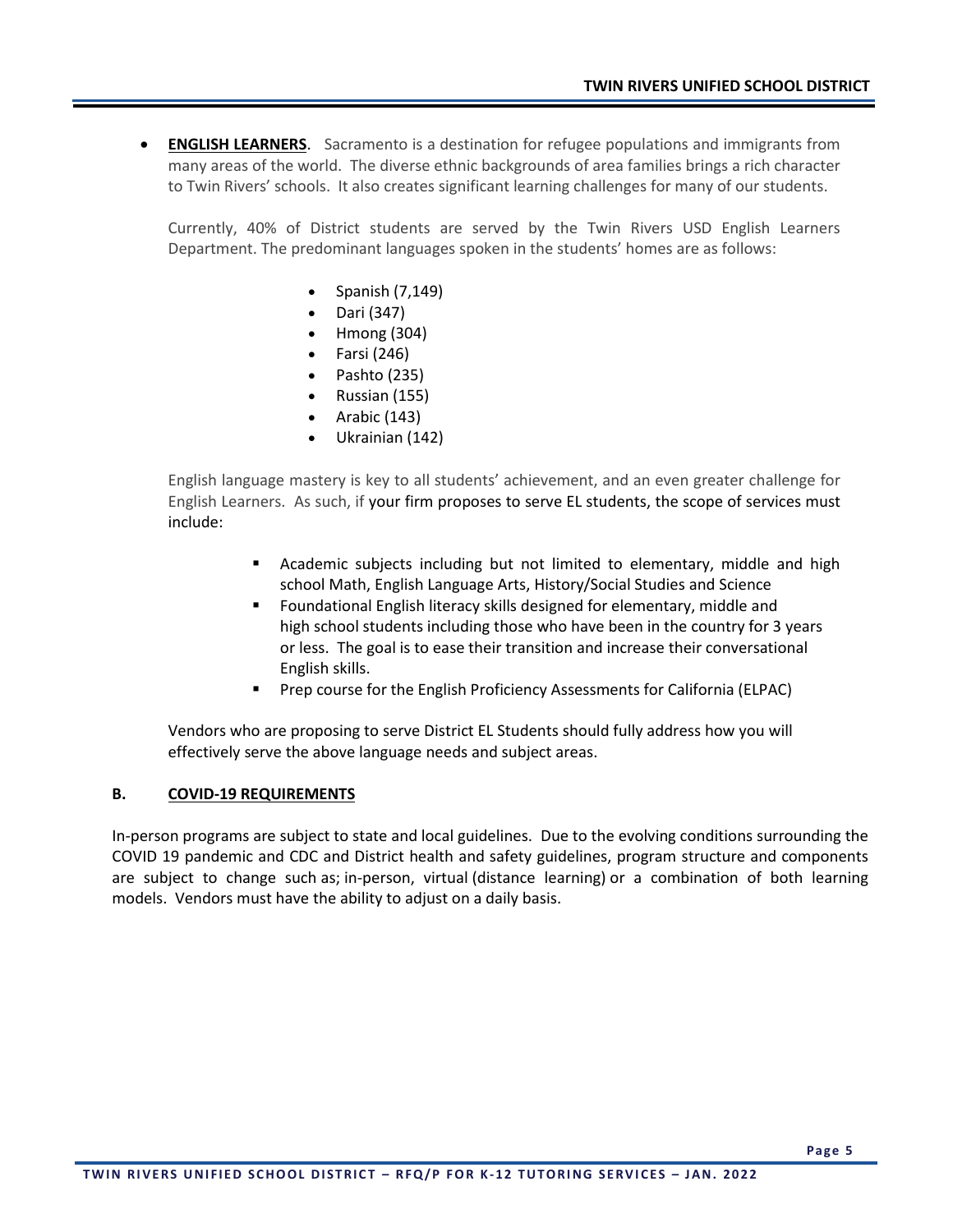#### **V. PROPOSAL CONTENTS**

Please address the following points in your proposal*.* Separate proposal sections into tabs for each lettered section below:

- **a.** Please identify the grades/students your firm proposes to serve. Please describe how your program will meet or exceed the objectives of the District described in Sec. IV above *(1-2 pages max)*
- **b.** Please discuss your firm's experience in the creation and implementation of a successful high quality virtual and in-person tutoring programs. *(2 page max)*
- **c.** Provide a list of public school districts that you currently serve, or have served, with such programs within the last three years. Please include the names and email addresses of your contacts/references (1-2 pages).
- **d.** Covid-19 pandemic, please describe the program and the measures used to ensure a safe environment for students and staff *(1 page).*
- **e.** Please identify, by name, the officers of your firm or agency, and provide a brief professional bio of each person *(1 paragraph each).*
- **f.** Please provide information on how you recruit tutors, minimum requirements, and provide a detailed description of the training they are provided. Please also discuss how you manage your tutors throughout the duration of the program, including communication with the school, the District, timekeeping and absences. *(2 pages).*
- **g. COST PROPOSAL**: Please provide a detailed budget, including your cost for labor and materials. Include hourly or daily rates for tutoring services and a breakdown of those rates (i.e., the amount going to salaries, materials, overhead, etc.) *(2 pages).*
- **h.** Please feel free to include any other relevant information, experience, or skills which increase the value your firm's offering and services. (*Max. 1 page)*
- **i.** Please provide evidence of liability insurance coverage of at least \$1 Million Dollars *(not in page maximum)*.
- **j.** Individuals who work with District students must be fingerprinted at our District Office before going onto school sites, in compliance with CA Education Code Sec. 45125.1. Please acknowledge this in your response *(not in page maximum).*
- **k.** Please acknowledge your intention to adhere with evolving Covid-19 health and safety requirements, current and future, which the District may implement in compliance with Federal, State and County health directives *(not in page maximum).*
- **l.** Please complete, sign and return the District-Required Forms included in Appendix 1 *(not in page maximum)*.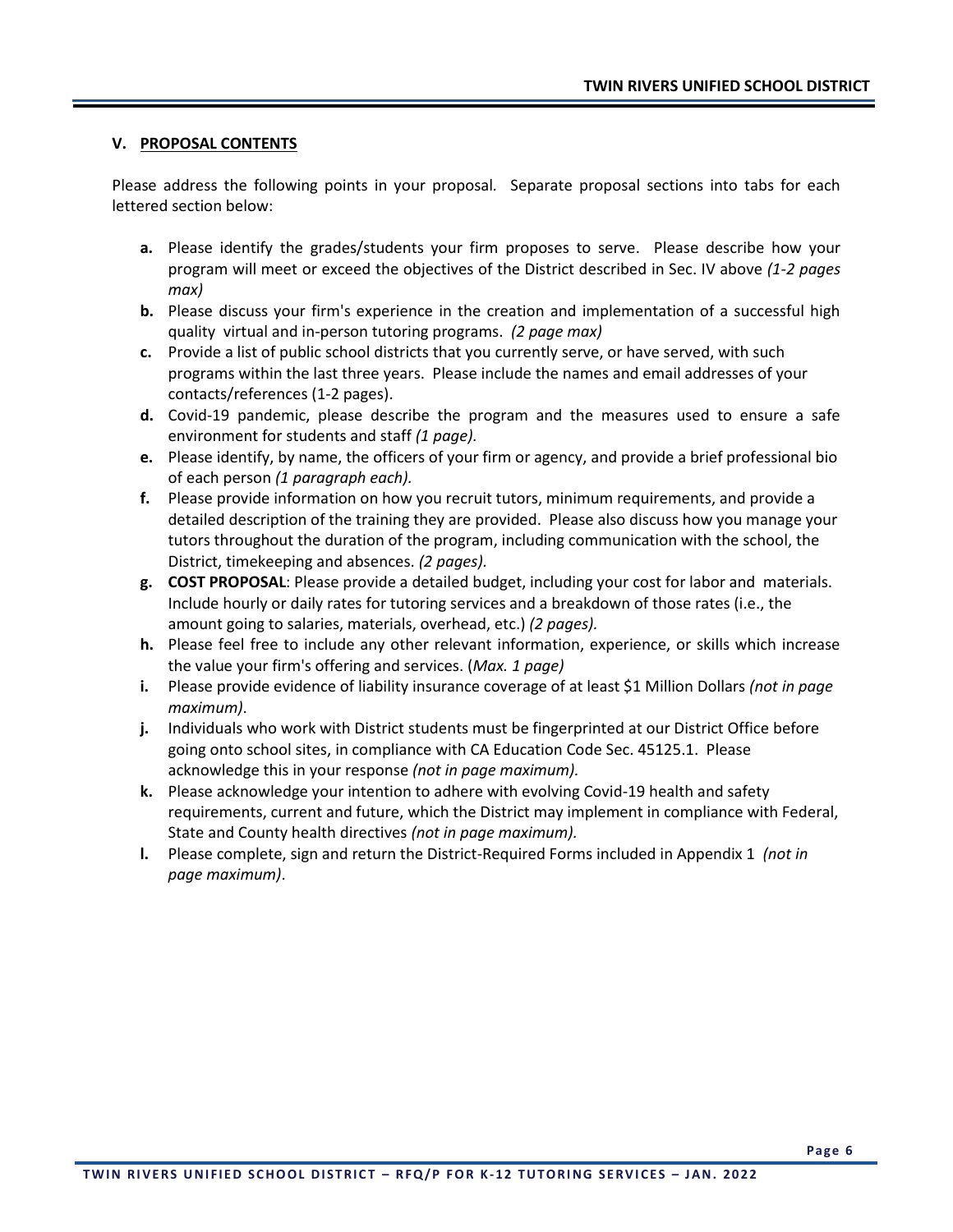#### **VI. PROPOSAL DEADLINE – FEB. 9, 2022**

Proposals must be received by the District no later than **3:00 p.m. Wednesday, February 9, 2022.** Once submitted, responses become the property of the District. No corrected or resubmitted proposals will be accepted after the deadline. **Late proposals will not be accepted and will be returned unopened.** 

Submit one signed proposal, **in a sealed envelope**, by regular or express delivery to the address below:

**Twin Rivers Unified School District Attn: Debbie Gordon Manager of Contract & E-Rate Services 3222 Winona Way, Suite 200 North Highlands, CA 95660**

**Please also email a pdf version to: [debbie.gordon@twinriversusd.org](mailto:debbie.gordon@twinriversusd.org)**

**PLEASE DO NOT SUBMIT PROPOSALS IN 3-RING BINDERS OR NOTEBOOKS.**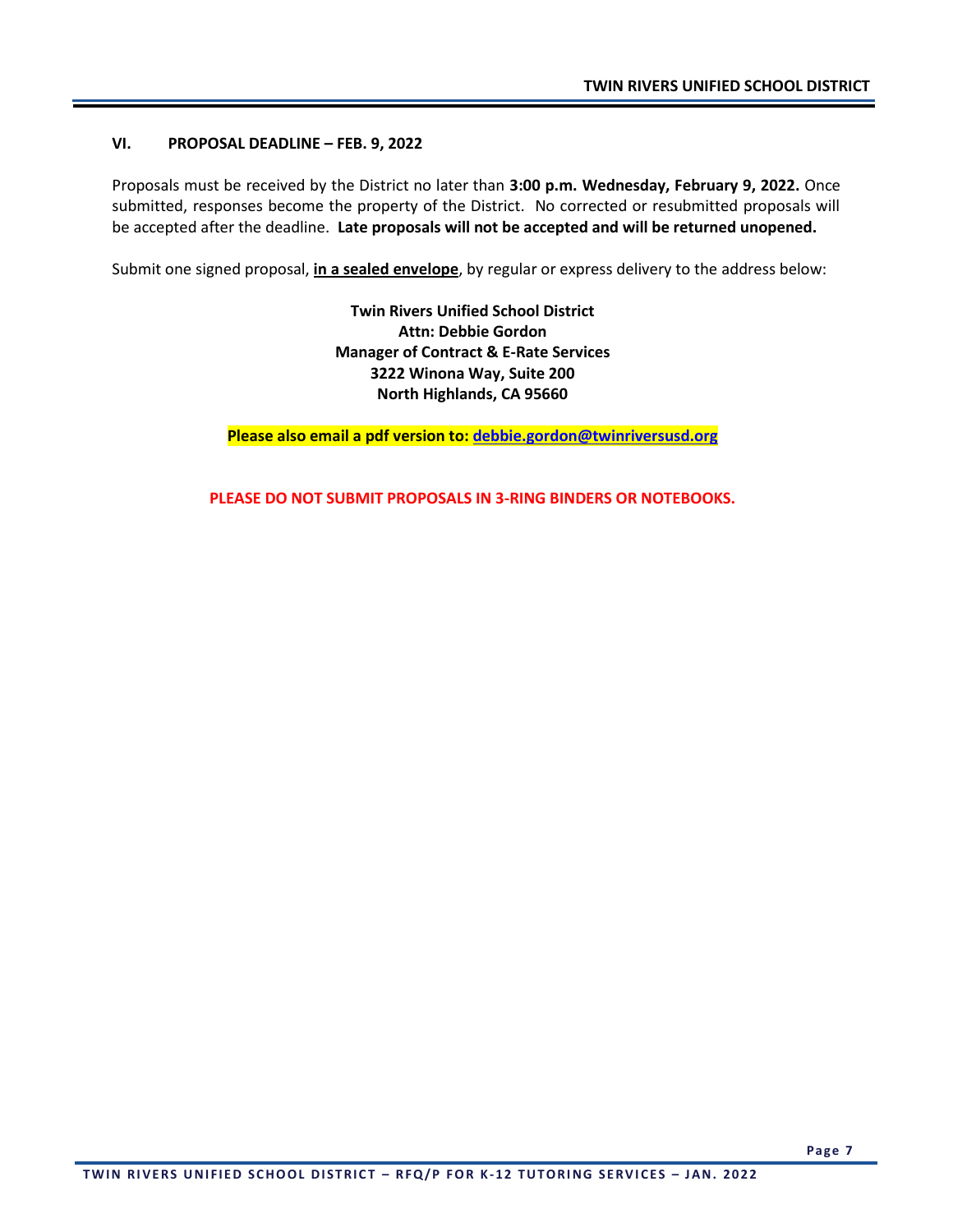#### **VII. EVALUATION OF PROPOSALS AND AWARD OF CONTRACT**

To be deemed "Responsive", proposals must be received by the deadline, include the District-required forms, and address all requirements of this RFP. Responsive proposals will be scored by a District panel using the following criteria:

- $\ddot{+}$  Demonstrated understanding of, and responsiveness to, the RFP. *10 points*
- $\downarrow$  Ability to meet and/or exceed the needs of the District as identified in Sec. IV of this RFP. *15 points*
- $\ddot{\phantom{1}}$  Personnel: qualifications, leadership, recruitment, training programs. *20 points*
- **Past experience and demonstrated success in providing tutoring programs to school districts of** comparable size and needs *25 points*
- **Proposed budget, clearly presented; competitive fee structure; and availability of matching funds.** *25 points*
- Additional benefits of the firm's offering *5 points*

Award of contract(s) will be based upon the proposal scores and, if required, follow-up interviews, at the District's option. Contract awards are conditional on final approval by the Twin Rivers USD Board of Trustees. The District reserves the right to:

- Request an interview with and/or additional information from any firm prior to its selection.
- Select the firm or firms that, in the District's judgment, will best meet the District's needs. Fees are an important factor, but are not the sole factor in making a selection.
- Reject any and all proposals or to waive any non-statutory informality. The Board's decision to accept or reject the contract shall be final.
- Award a contract, multiple contracts, or portions of the whole, to more than one firm;
- Not to award a contract, either as a result of proposals received, or any other reason.

The decision of the District panel and Board will be final. Feb. 15 is the target date for completion of the selection process and award of contract(s) by the Twin Rivers USD Board of Trustees.

Thank you for your interest in serving the needs of Twin Rivers Unified School District. The District invites you to respond and looks forward to receiving your firm's proposal.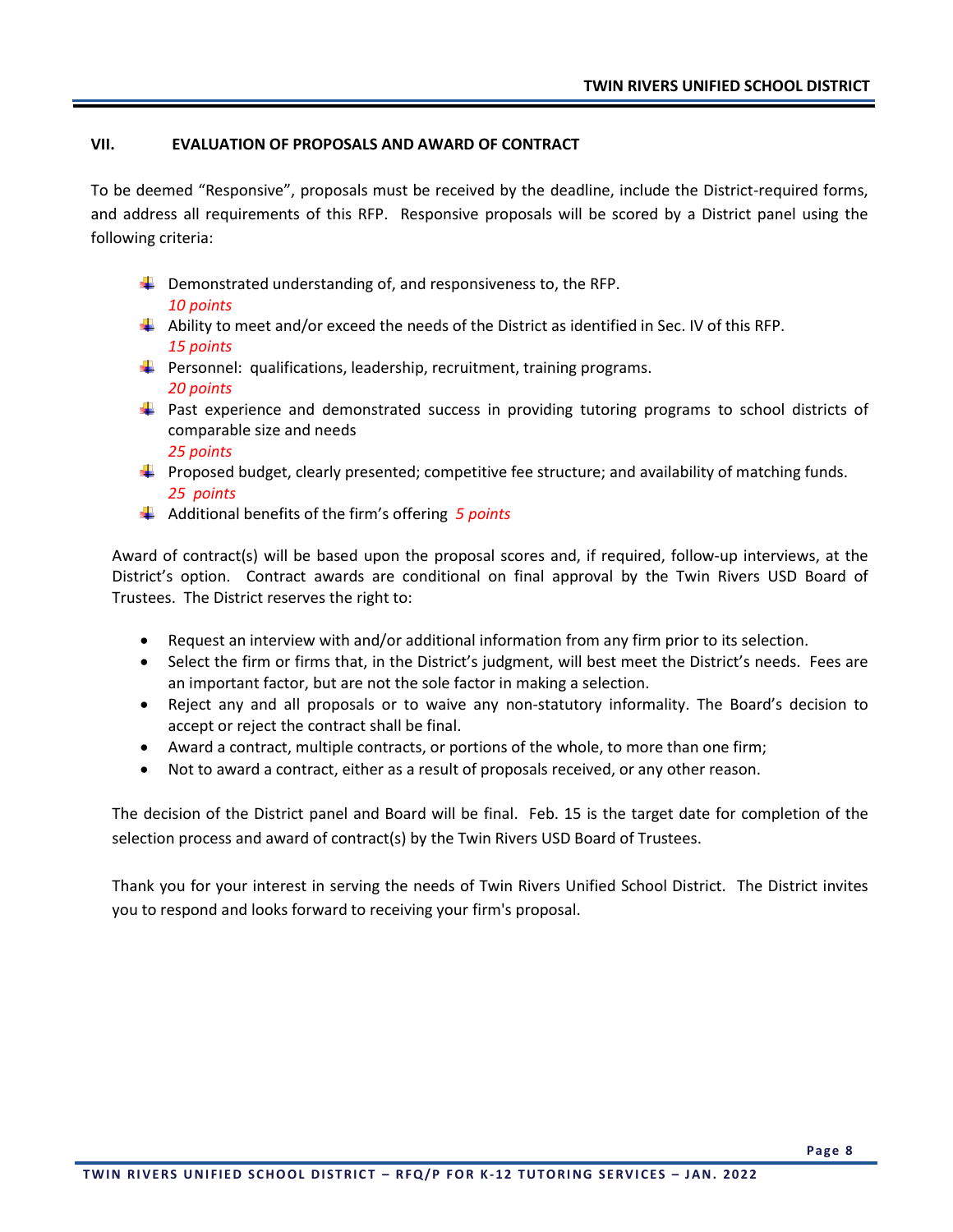

## **APPENDIX 1**

# **DISTRICT REQUIRED FORMS**

*Offer to Enter Into Contract General Terms and Conditions Qualification Certification Non-Collusion Declaration*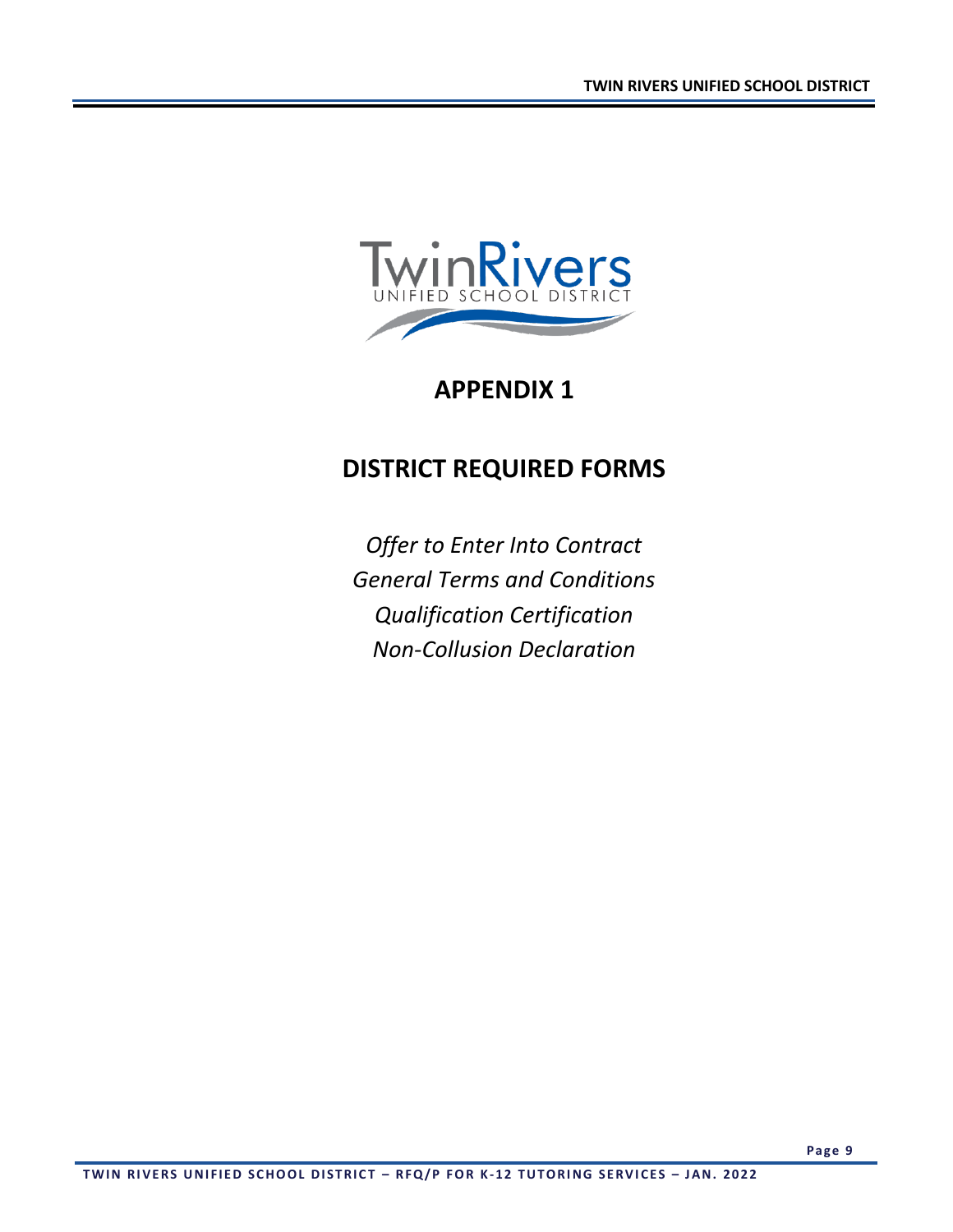



#### **OFFER TO ENTER INTO CONTRACT**

The undersigned hereby proposes to enter into an agreement with the Twin Rivers Unified School District and to furnish services as described in this Request for Proposal.

| <b>Name and Address of Firm:</b>                        |  |  |  |  |
|---------------------------------------------------------|--|--|--|--|
|                                                         |  |  |  |  |
| Name:                                                   |  |  |  |  |
| Address:                                                |  |  |  |  |
| City and State:                                         |  |  |  |  |
| Telephone Number:                                       |  |  |  |  |
| <b>Email Address:</b>                                   |  |  |  |  |
| Signature of Authorized Officer/Representative of Firm: |  |  |  |  |
| Authorized Signature:                                   |  |  |  |  |

Printed or typed name:

Title:

Date: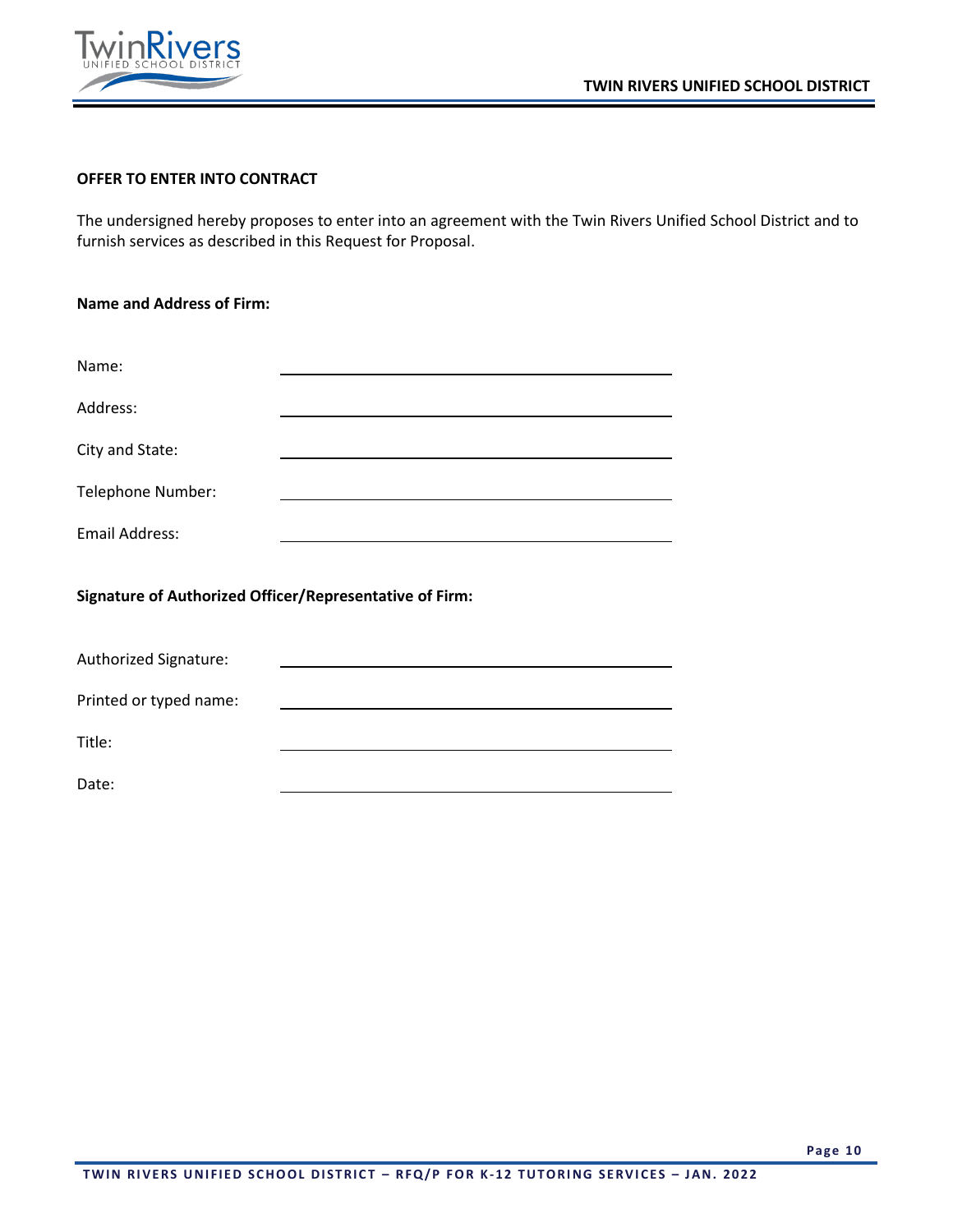

#### **GENERAL TERMS AND CONDITIONS**

- 1. **INSTRUCTIONS AND USE OF FORMS**. In order to preserve uniformity and to facilitate the award of contracts, Respondents shall complete and return the enclosed District-required forms with their proposals.
- 2. **ACCEPTANCE OR REJECTION OF RESPONSES**. The District reserves the right to reject any and all Responses that are incomplete, contain errors, arrive after the due date/time or are submitted by unqualified vendors. The District reserves the right not to award a contract if the District, in its sole discretion, deems the responses received pursuant to this RFP lacking in any respect or insufficient to meet the District's requirements and needs.
- 3. **PROPOSAL PROTESTS.** The following instructions must be followed by a Respondent who wishes to challenge the District's selection and award of any contract pursuant to this RFP:
	- a) Any protest must be submitted in writing to the Manager, Contract & E-Rate Services, Twin Rivers Unified School District, 3222 Winona Way, Suite 200, North Highlands, CA 95660, before 3:00 p.m. on the fifth (5<sup>th</sup>) business day following the District's notification of its intention to award a contract pursuant to this RFP.
	- b) Only vendors who submitted a proposal in response to this RFP may file a protest.
	- c) Protests must contain the following specific information:
		- Protestor's name, address, tele. no. and email address;
		- Date on which protestor's Response was submitted to the District;
		- Protestor's *specific, detailed basis for the protest*, which must be *supported by facts and/or documentation*. Protests based on hearsay, feelings or opinions not supported by facts, will be deemed invalid.
	- d) The protestor shall send a copy of the initial protest document and any attached documentation to all other parties that may be affected financially by the outcome.
	- e) The District will review and evaluate the protest for validity, including, if required, review by outside counsel. The District and/or counsel will provide a response within ten (10) days of review of the protest letter.
	- f) If upon review, the proposal protest is found to be frivolous or lacking validity, the protest will be rejected and the protesting party may be deemed ineligible to participate in future District RFPs or contracts.
- 4. **ASSIGNMENT PROHIBITED**. No contract awarded under this proposal shall be assigned without the express, prior written approval of the District. Any attempted assignment in violation of the provision may be voided at the option of the Board of Trustees.
- 5. **NO CONTACT WITH BOARD OF TRUSTEES**. Respondents may not contact any member of the Twin Rivers USD Board of Trustees regarding this RFP unless specifically invited to an interview conducted by the Board.
- 6. **NON-DISCRIMINATION**. The Twin Rivers Unified School District does not discriminate in the selection, acceptance, or treatment of any contractor based upon race, color, national origin, religion, sex, sexual orientation, handicap, age, veterans status, medical condition as defined in Section 12926 of the California Government Code, ancestry, marital status, or citizenship, within the limits imposed by law. The District likewise prohibits discrimination by contractors and

**Page 11**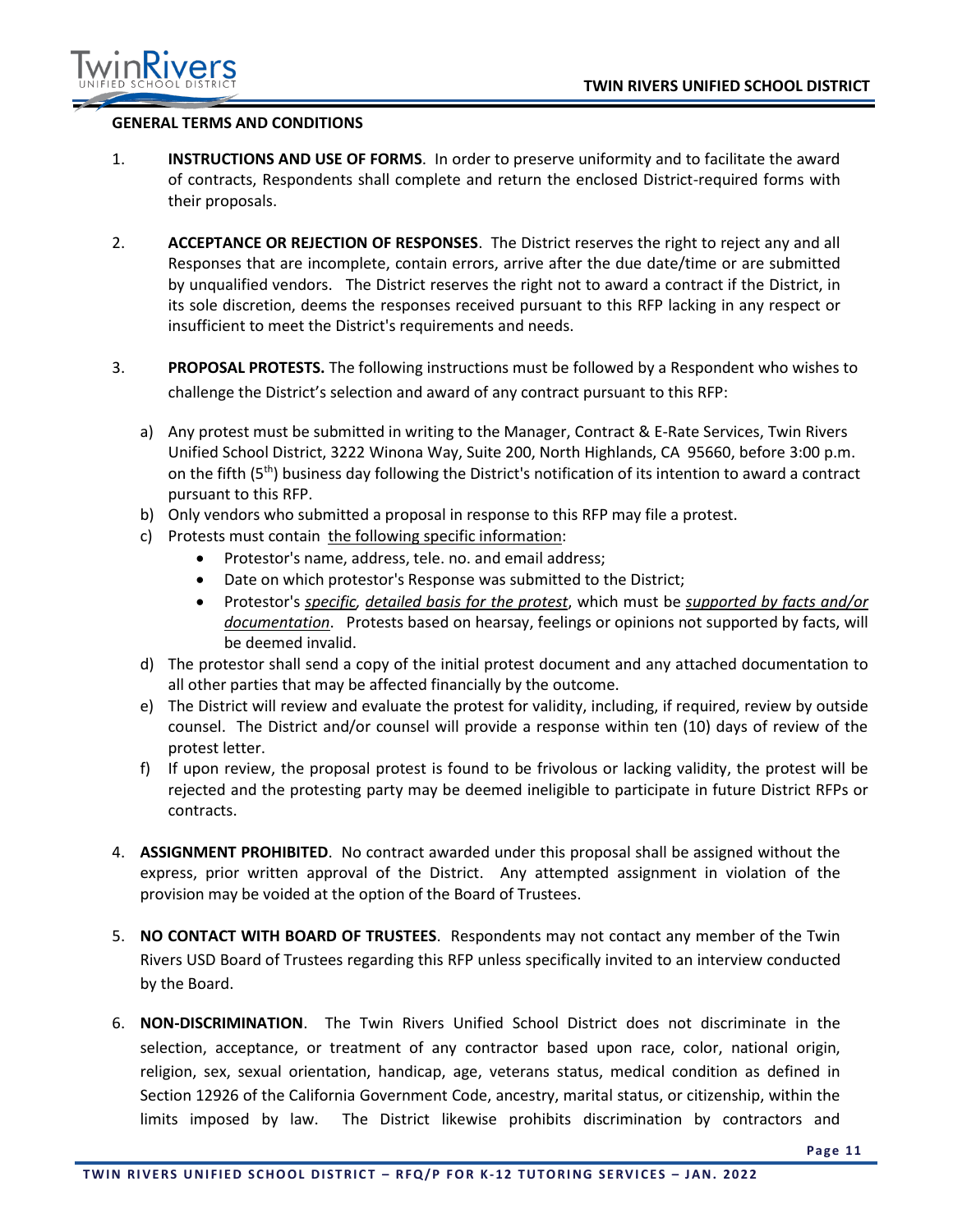subcontractors, and may require the successful vendor(s) to give written notice of their obligations to labor organizations with which they have a collective bargaining or other agreement, in compliance with Government Code 12990.

#### **ACCEPTANCE OF GENERAL TERMS AND CONDITIONS**

The undersigned hereby acknowledges receipt and acceptance of the above Terms and Conditions.

**Name of Firm:** 

**Authorized Signature and Date**

**Printed Name:**

**Title:**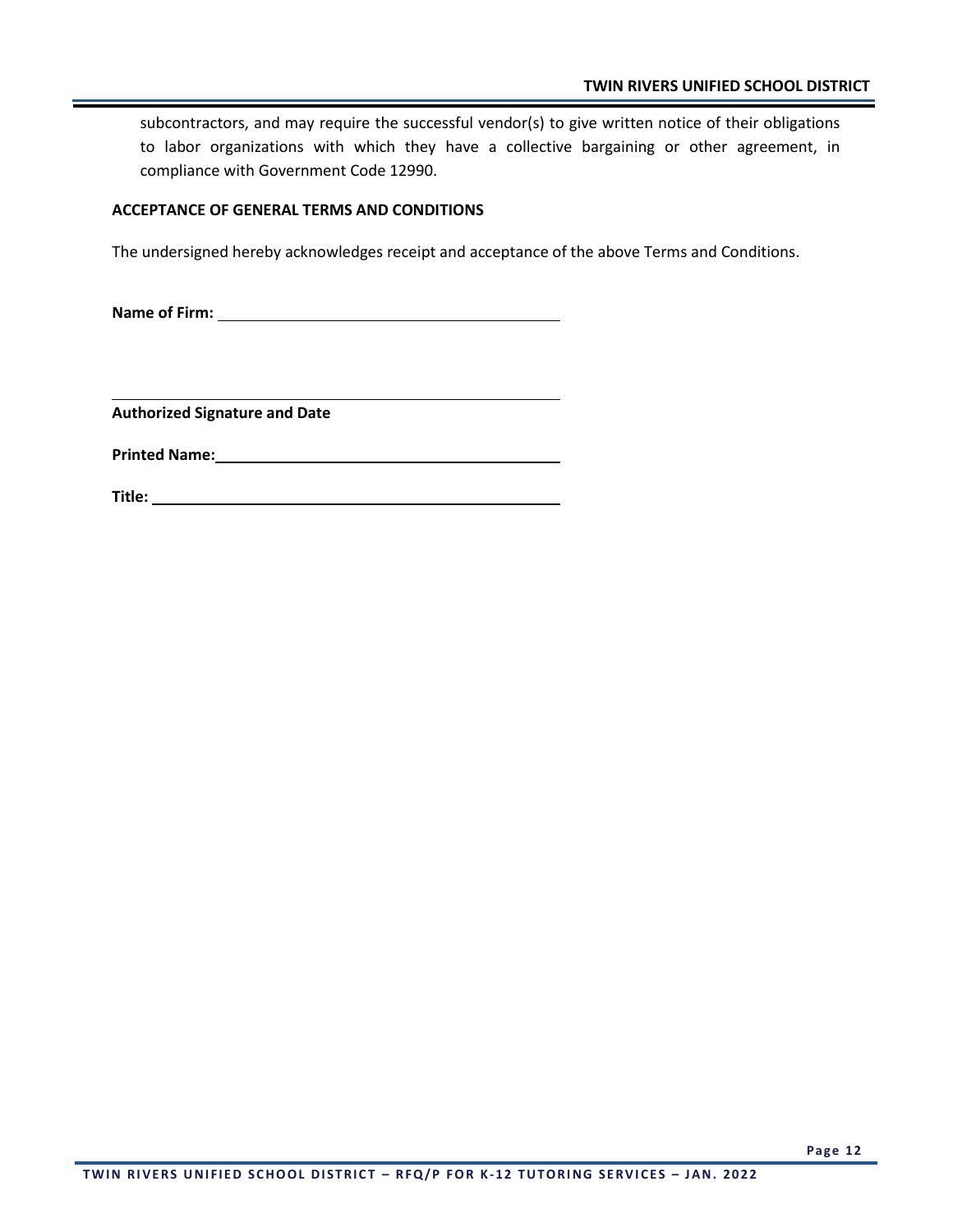

## *Qualification Certification*

I, the undersigned, certify and declare, with specific reference to the California False Claims Act, Government Code sections 12650, *et seq.*, that I have reviewed all of the information presented in this submittal and know its contents. The matters stated in the submittal are true of my own knowledge and belief, except as to those matters stated on information and belief, and as to those matters I believe them to be true.

I declare under penalty of perjury that the foregoing is true and correct.

| Name:         |  |
|---------------|--|
| Signature:    |  |
| Title:        |  |
| Name of Firm: |  |
| Date:         |  |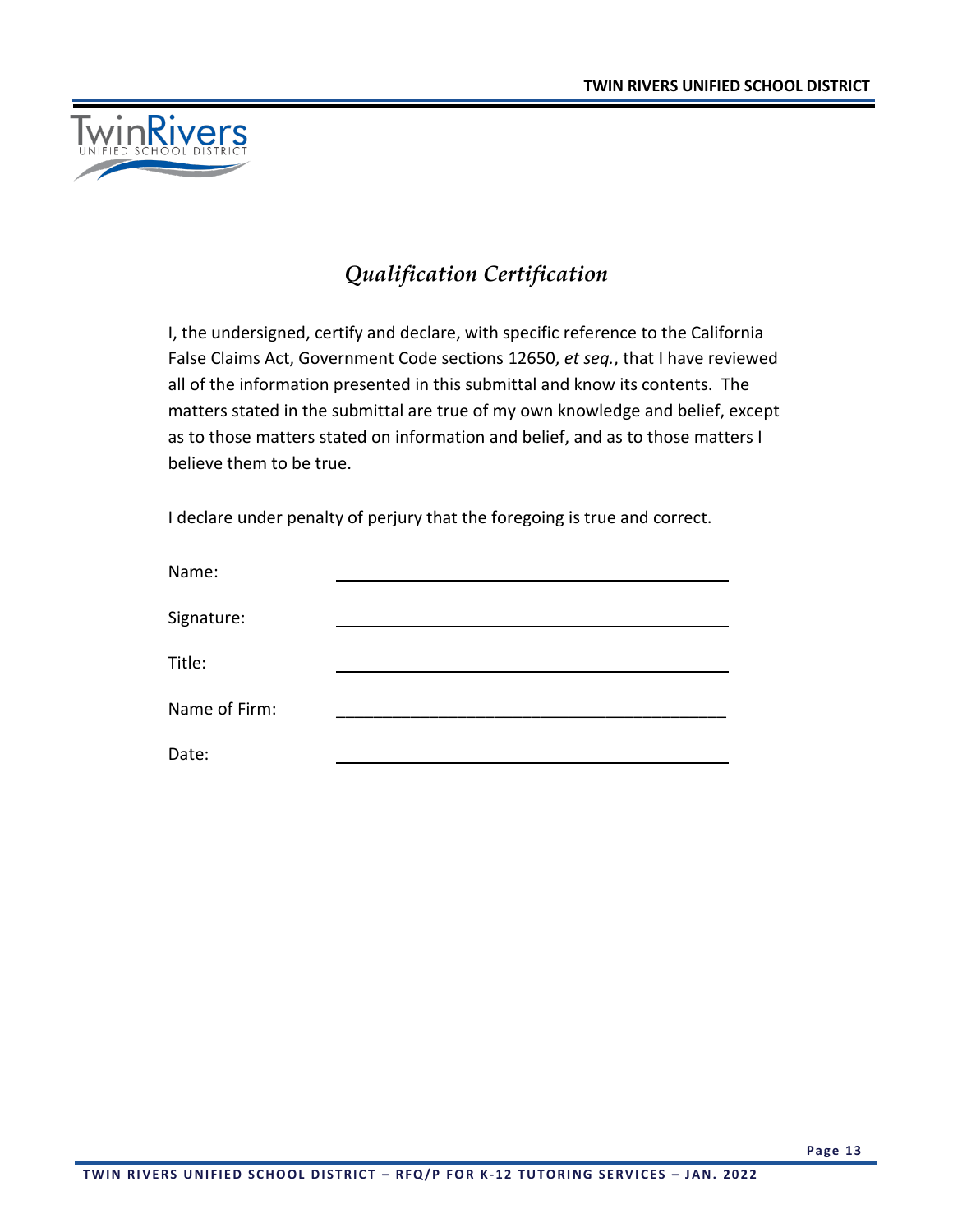

### **NONCOLLUSION DECLARATION TO BE EXECUTED AND RETURNED WITH PROPOSAL**

(Public Contract Code Section 7106)

deposes and says that

|  | (Name of Authorized Representative) |  |
|--|-------------------------------------|--|
|  |                                     |  |

he/she is of , *(Title) (Firm Name)*

the party providing the foregoing proposal; that the proposal is not made in the interest of, or on behalf of, any undisclosed person, partnership, company, association, organization, or corporation; that the proposal is genuine and not collusive or sham; that the respondent has not directly or indirectly colluded, conspired, connived, or agreed with anyone else to put in a sham proposal; that the respondent has not in any manner, directly or indirectly, sought by agreement, communication, or conference with anyone to fix the proposal price, or to fix any overhead, profit, or cost element of the proposal price, or of that of any other respondent, or to secure any advantage against the public body awarding the contract of anyone interested in the proposed contract; that all statements contained in the proposal are true; and, further, that the respondent has not, directly or indirectly, submitted his or her price or any breakdown thereof, or the contents thereof, or divulged information of date relative thereto, or paid, and will not pay, any fee to any corporation, partnership, company association, organization, proposal depository, or to any member of agent thereof to effectuate a collusive or sham proposal.

*(Signature)* 

*(Typed or Printed Name)*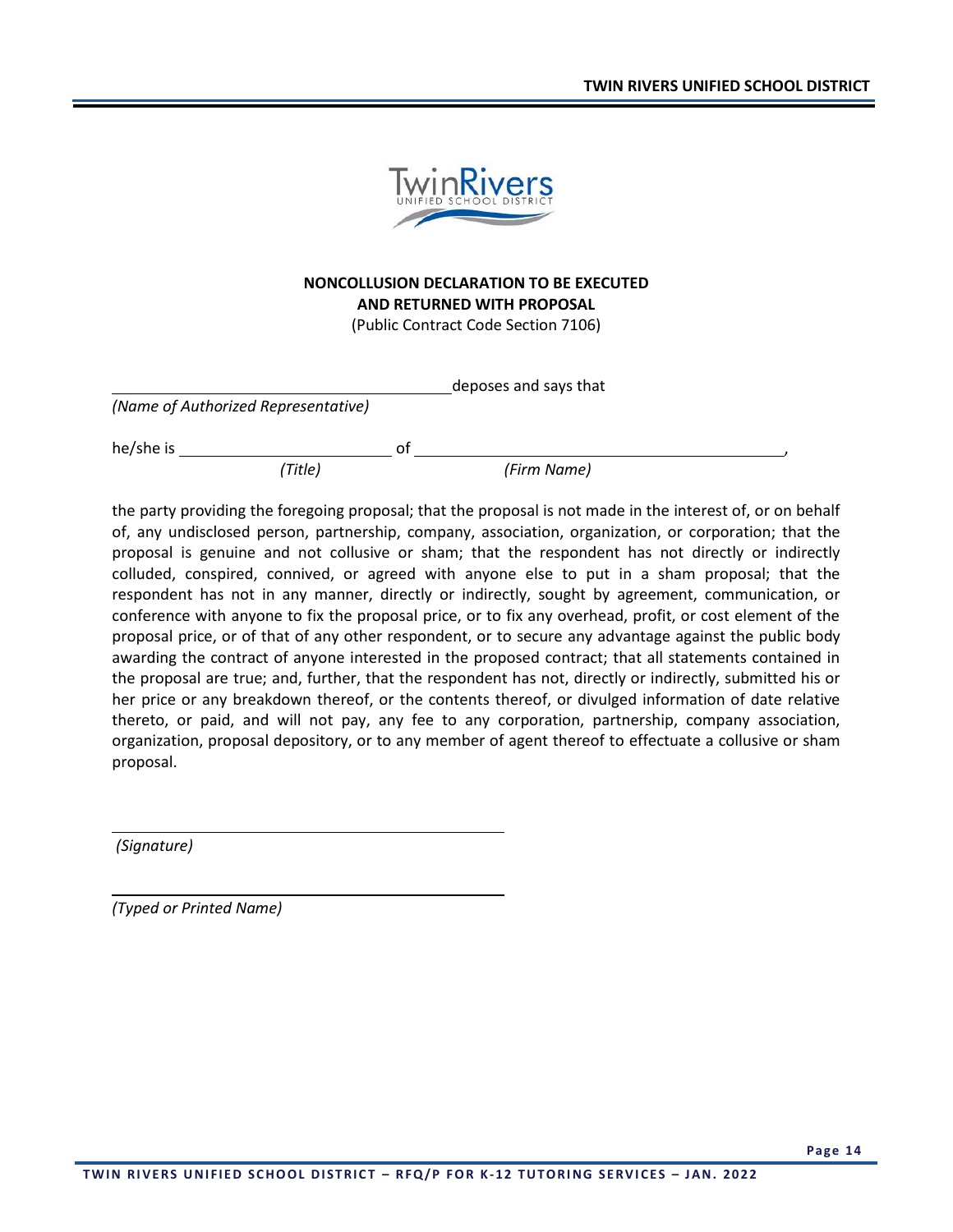

## **APPENDIX 2**

# **DISTRICT MAP**